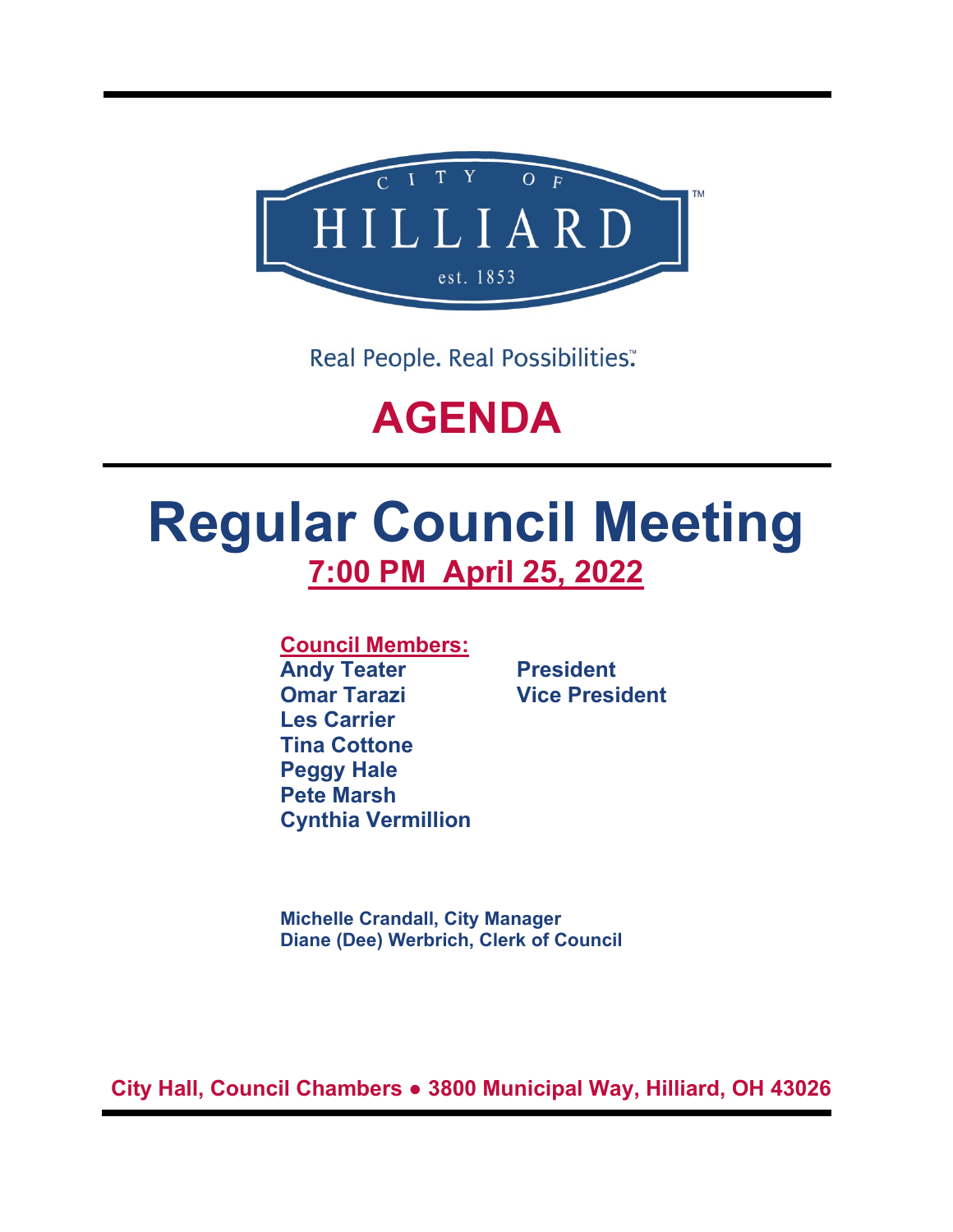

Hilliard City Council established the following five broad Strategic Focus Areas to guide the vision of the City. Under each of these Focus Areas is one significant goal to be prioritized during 2021-2022.

## Strategic Focus Area #1 – Excellent, Innovative City Services

• Goal Statement – The City will ensure continued delivery of excellent and innovative services in the years ahead by developing a long-term financial plan focusing on fiscal resilience and sustainability.

## Strategic Focus Area #2 – Family-friendly, Engaged Community

• Goal Statement – The City will focus on transparency, public trust and resident involvement by developing and implementing a community engagement and communications plan.

## Strategic Focus Area #3 – Distinct, Well-Planned Community

• Goal Statement – The City is committed to implementing a strategy that includes public infrastructure maintenance and delivery of City services that support residents as they maintain properties in our older neighborhoods.

## Strategic Focus Area #4 – Quality Commercial Development

• Goal Statement – The City will create and implement an economic development planfocused on the attraction, retention, growth and creation of businesses and jobs that provide a strong tax base and quality development.

### Strategic Focus Area #5 – Valued Cultural and Recreational Amenities & Programs

• Goal Statement – The City will meet the community's needs for indoor recreational, health and wellness amenities and programming by engaging strategic partners to plan and build a new community center.

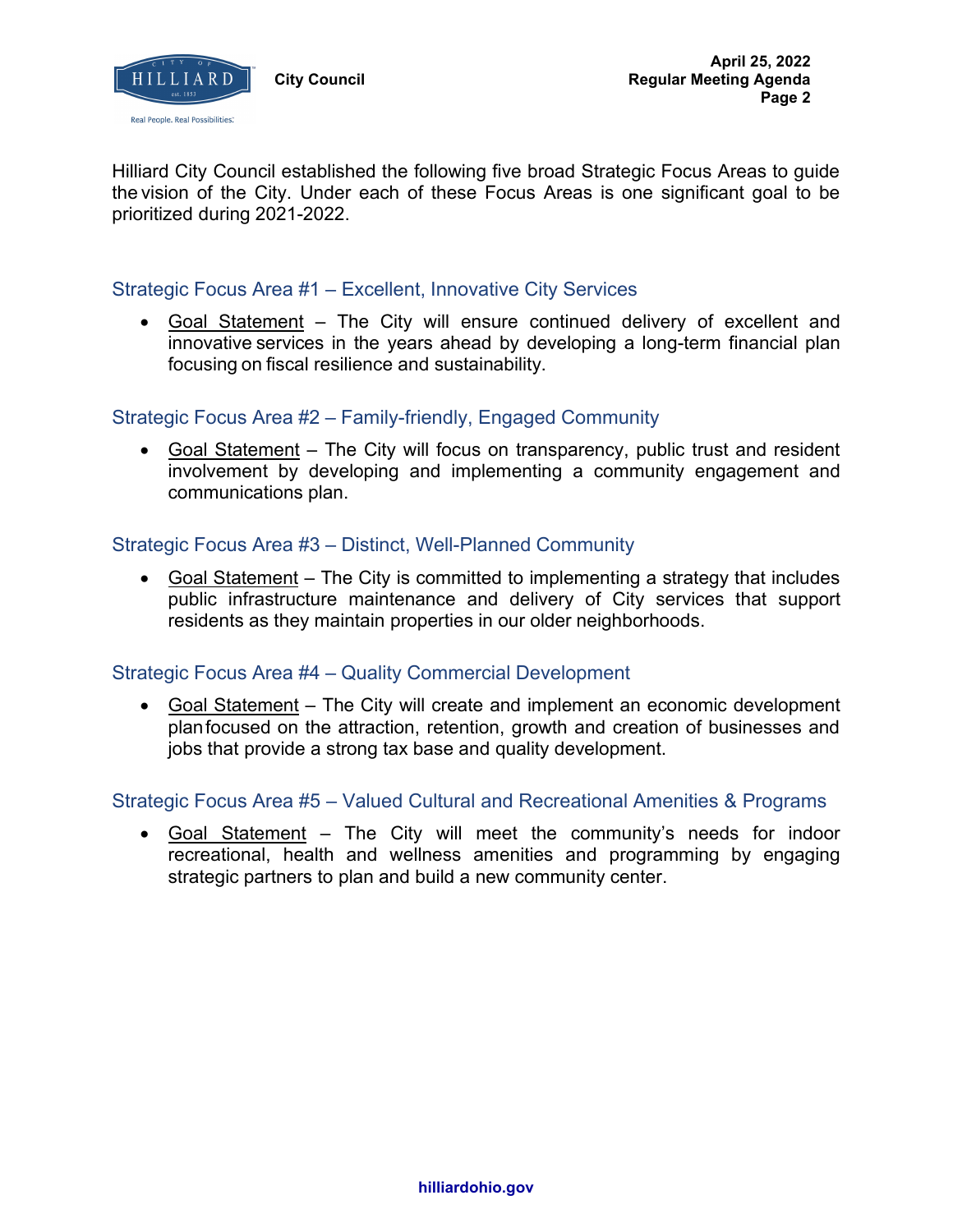

#### **I. Invocation and Pledge of Allegiance**

Invocation – President Teater

The Pledge of Allegiance to the Flag of the United States of America – Mr. Carrier

#### **II. Roll Call**

#### **III. Approval of Minutes**

A. April 11, 2022, Regular Meeting B. April 13, 2022, Special Meeting

#### **IV. Commission and Board Reports**

- Board of Zoning Appeals **Peggy Hale Board of Zoning Appeals** Peggy Hale Board of Zoning Board of Zoning Board of Zoning Board of Zoning Board of Zoning Board of Zoning Board of Zoning Board of Zoning Board of Zoning Board Destination Hilliard Cynthia Vermillion Destination Hilliard Environmental Sustainability Commission Pete Marsh Environmental Sustainability Commission MORPC City Manager Crandall MORPC Planning & Zoning Commission **Peggy Hale Providence Commission** Planning & Zoning Commission **Peggy Hale** Providence Commission Public Arts Commission Omar Tarazi Public Arts Commission Recreation and Parks Advisory Commission Les Carrier/Andy Teater **Recreation and Recreation and** Shade Tree Commission **Andy Teater Shade Tree Commission** Andy Teater Shade Tree Commission Other Boards/Commissions President and Vice President Other Boards/Commissions
	-

## **V. Recognition and Special Guests**

A. Proclamation – Eagle Scout Tarazi

#### **VI. Changes to the Agenda**

#### **VII. Consent Agenda**

#### **VIII. Public Comments (Items not on the Agenda)**

**Public Notice:** Any member of the public addressing Council on items not on this agenda are asked to sign the speaker's sign-in form so the Clerk will have accurate information about your name and address. Each speaker will contain their comments to **3 minutes** and shall conduct themselves in a professional manner.

#### **IX. Business of the Council**

**A. Ordinances**

#### **Second Readings/Public Hearings - None**

#### **First Readings**

22-16 APPROPRIATING FUNDS FOR IMPROVEMENTS TO MERCHANT PARK, THE LABYRINTH PROJECT.

#### **B. Resolutions**

Public Notice: Any member of the public addressing Council on the Public Hearing on 22-R-35 below are asked to sign the speaker's sign-in form so the Clerk will have accurate information about your name and address. Each speaker will contain their comments to **3 minutes** and shall conduct themselves in a professional manner.

22-R-35 APPROVING THE APPLICATION TO ADD PROPERTY TO THE HILLIARD COMMUNITY AUTHORITY AND DETERMINING THAT ADDING THE PROPERTY IS CONDUCIVE TO THE PUBLIC SAFETY, CONVENIENCE, AND WELFARE.

#### **hilliardohio.gov**